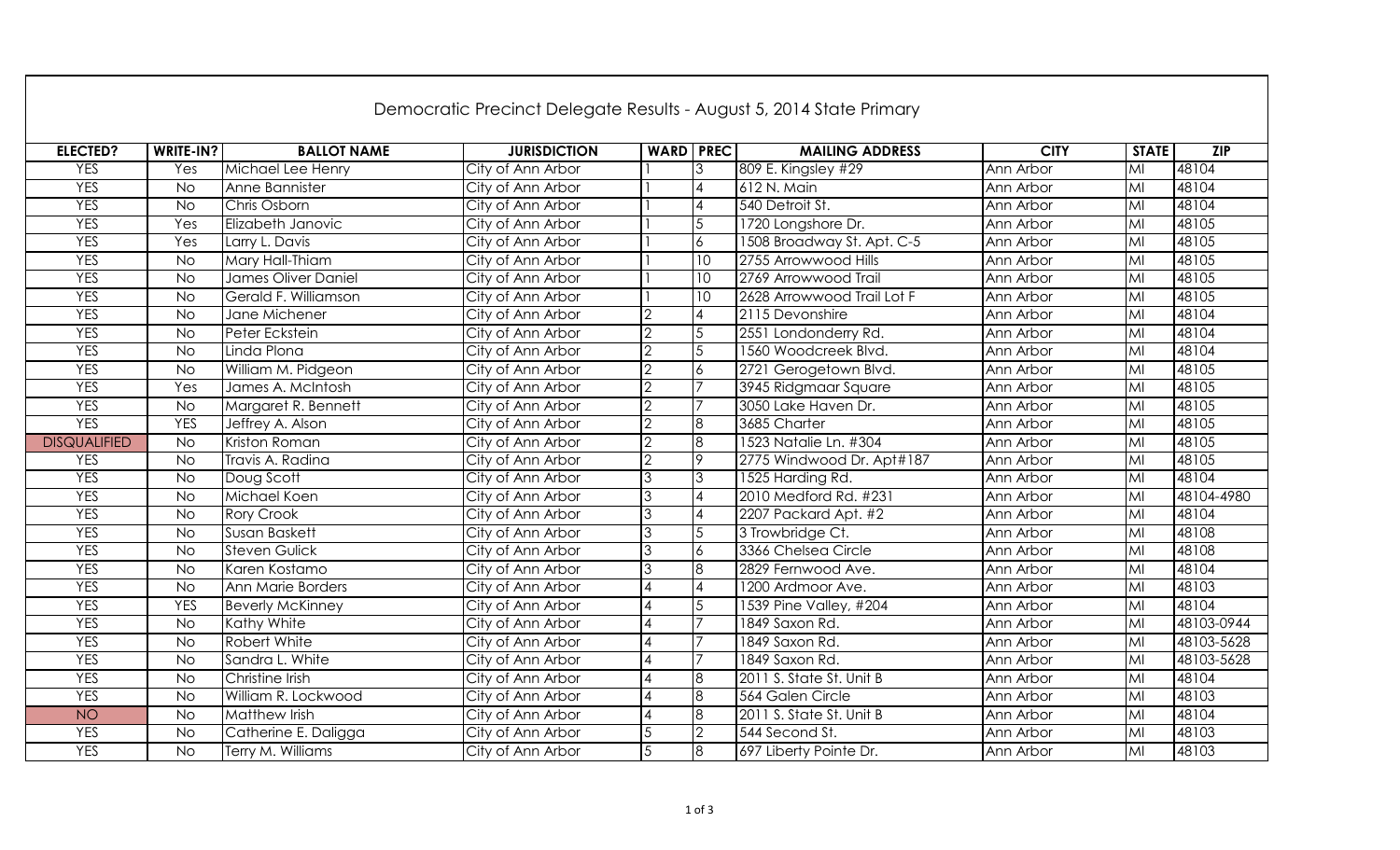| <b>YES</b> | <b>YES</b>     | Robin Fahmie                | City of Ann Arbor             | 5 |                 | 1118 Bydding                  | Ann Arbor     | M <sub>l</sub>          | 48103 |
|------------|----------------|-----------------------------|-------------------------------|---|-----------------|-------------------------------|---------------|-------------------------|-------|
| <b>YES</b> | <b>No</b>      | Douglas C. Kelley           | City of Ann Arbor             |   |                 | 910 Sunset Rd.                | Ann Arbor     | $\overline{M}$          | 48103 |
| <b>YES</b> | <b>No</b>      | <b>Michael Weathers</b>     | City of Milan                 |   | 1W              | 72 Saint Louis St.            | Milan         | MI                      | 48160 |
| <b>YES</b> | <b>No</b>      | <b>Bill Worzel</b>          | City of Milan                 |   | $\overline{1W}$ | 214 W. Main St.               | Milan         | $\overline{M}$          | 48160 |
| <b>YES</b> | <b>No</b>      | Leslie Sobel                | City of Milan                 |   | 1W              | 214 W. Main St.               | Milan         | MI                      | 48160 |
| <b>YES</b> | <b>No</b>      | Carl Spina                  | City of Saline                |   | 3               | 235 Old Creek Dr.             | Saline        | $\overline{M}$          | 48176 |
| <b>YES</b> | <b>YES</b>     | Robbin Lahmann              | City of Ypsilanti             |   |                 | 697Armstrong Dr.              | Ypsilanti     | $\overline{\mathsf{M}}$ | 48197 |
| <b>YES</b> | $\overline{N}$ | <b>Phil Hollifield</b>      | City of Ypsilanti             |   | $\overline{c}$  | 125 Hawkins St.               | Ypsilanti     | M <sub>l</sub>          | 48197 |
| <b>YES</b> | <b>No</b>      | Jane Stigel                 | City of Ypsilanti             |   | $\overline{2}$  | 401 W. Michigan Ave. Apt. 807 | Ypsilanti     | $\overline{M}$          | 48197 |
| <b>NO</b>  | <b>No</b>      | <b>Raymond Carr</b>         | City of Ypsilanti             |   | $\overline{c}$  | 110 Perrin #3                 | Ypsilanti     | M <sub>l</sub>          | 48197 |
| <b>YES</b> | $\overline{N}$ | Elias Chapa                 | City of Ypsilanti             |   |                 | 755 N. Mansfield St.          | Ypsilanti     | MI                      | 48197 |
| <b>YES</b> | $\overline{N}$ | Linda Horne                 | City of Ypsilanti             | 3 | C               | 205 Oak St. #1                | Ypsilanti     | MI                      | 48198 |
| <b>YES</b> | <b>No</b>      | Laura Packard               | Township of Ann Arbor         |   | $\mathcal{P}$   | 4457 Hillside Ct.             | Ann Arbor     | $\overline{\mathsf{M}}$ | 48105 |
| <b>YES</b> | <b>No</b>      | <b>Adam Dreher</b>          | Township of Augusta           |   |                 | 8704 Stony Creek Rd.          | Ypsilanti     | $\overline{M}$          | 48197 |
| <b>YES</b> | <b>No</b>      | Laurie R. Price             | Township of Augusta           |   |                 | 9405 Macey Rd.                | <b>Willis</b> | $\overline{M}$          | 48191 |
| <b>YES</b> | Yes            | <b>Jill Therese Traskos</b> | Township of Freedom           |   |                 | 4455 Lima Center Rd.          | Ann Arbor     | MI                      | 48103 |
| <b>YES</b> | Yes            | Cindy Lucas                 | Township of Lima              |   |                 | 13480 Luick Dr.               | Chelsea       | $\overline{M}$          | 48118 |
| <b>YES</b> | <b>No</b>      | John Becic                  | Township of Lima              |   |                 | 8733 Boxelder Ln.             | Dexter        | $\overline{M}$          | 48130 |
| <b>YES</b> | <b>No</b>      | <b>Brian Greminger</b>      | Township of Lodi              |   | $\mathcal{P}$   | 3036 S. Zeeb Rd. Apt. A       | Ann Arbor     | $\overline{M}$          | 48103 |
| <b>YES</b> | No             | <b>Frank Grohnert</b>       | Township of Lyndon            |   |                 | 7125 Bush Rd.                 | Chelsea       | M <sub>l</sub>          | 48118 |
| <b>YES</b> | $\overline{N}$ | Kim Ricket                  | Township of Manchester        |   | $\overline{2}$  | 12669 Schleweis               | Manchester    | M <sub>l</sub>          | 48158 |
| <b>YES</b> | <b>No</b>      | Jeffrey Souza               | <b>Township of Northfield</b> |   |                 | 7641Edmund Ave.               | Whitmore Lake | $\overline{M}$          | 48189 |
| <b>YES</b> | <b>No</b>      | Al Hegerich                 | Township of Northfield        |   | $\overline{2}$  | 5195 Pontiac Trail            | Ann Arbor     | $\overline{\mathsf{M}}$ | 48105 |
| <b>YES</b> | <b>No</b>      | <b>Brooke Ortwine</b>       | Township of Northfield        |   | 3               | 8435 Winters Lane             | Whitmore Lake | $\overline{M}$          | 48189 |
| <b>YES</b> | <b>No</b>      | Georgina LeHuray            | Township of Pittsfield        |   |                 | 3211 Rosefield Dr.            | Ann Arbor     | M                       | 48108 |
| <b>YES</b> | <b>No</b>      | Christina L. Lirones        | Township of Pittsfield        |   |                 | 151 E. Textile Rd.            | Ann Arbor     | $\overline{\mathsf{M}}$ | 48108 |
| <b>YES</b> | Yes            | Katherine A. Wyatt          | Township of Pittsfield        |   | IЗ              | 3840 Maple Dr.                | Ypsilanti     | $\overline{M}$          | 48197 |
| <b>YES</b> | <b>No</b>      | <b>Hedieh Briggs</b>        | Township of Pittsfield        |   | $\overline{5}$  | 2676 Chateau Ct.              | Ann Arbor     | MI                      | 48103 |
| <b>YES</b> | $\overline{N}$ | Alan Israel                 | Township of Pittsfield        |   |                 | 3543 Bent Trail Dr.           | Ann Arbor     | M <sub>l</sub>          | 48108 |
| <b>YES</b> | Yes            | Keith R. Dumas              | Township of Pittsfield        |   |                 | 3628 Meadow Grove Trail       | Ann Arbor     | $\overline{\mathsf{M}}$ | 48108 |
| <b>YES</b> | <b>No</b>      | Charles J. Hall             | Township of Pittsfield        |   | 9               | 4139 Lake Forest Ct.          | Ann Arbor     | $\overline{M}$          | 48108 |
| <b>YES</b> | <b>No</b>      | Patricia Tupacz Scribner    | Township of Pittsfield        |   | 9               | 4295 Spring Lake Blvd.        | Ann Arbor     | $\overline{\mathsf{M}}$ | 48108 |
| <b>YES</b> | $\overline{N}$ | Kathleen Brown Torrella     | Township of Pittsfield        |   | 10              | 4587 Christina                | Ypsilanti     | $\overline{\mathsf{M}}$ | 48197 |
| <b>YES</b> | <b>No</b>      | <b>Cleveland Chandler</b>   | Township of Pittsfield        |   | 10              | 4643 Hunt Club Dr. Apt 1A     | Ypsilanti     | $\overline{\mathsf{M}}$ | 48197 |
| <b>NO</b>  | $\overline{N}$ | Frank F. Lotfian            | Township of Pittsfield        |   | 10              | 4568 Christina Dr.            | Ypsilanti     | M <sub>l</sub>          | 48197 |
| <b>YES</b> | <b>No</b>      | Richard W. Wines II         | Township of Scio              |   |                 | 3295 Central St. #2           | <b>Dexter</b> | $\overline{\mathsf{M}}$ | 48130 |
| <b>YES</b> | <b>No</b>      | Chris Savage                | Township of Scio              |   | $\overline{2}$  | 2367 Baker Rd.                | Dexter        | M <sub>l</sub>          | 48130 |
| <b>YES</b> | $\overline{N}$ | Frances Brennan             | Township of Scio              |   |                 | 2776 Sagebrush Circle #101    | Ann Arbor     | $\overline{M}$          | 48103 |